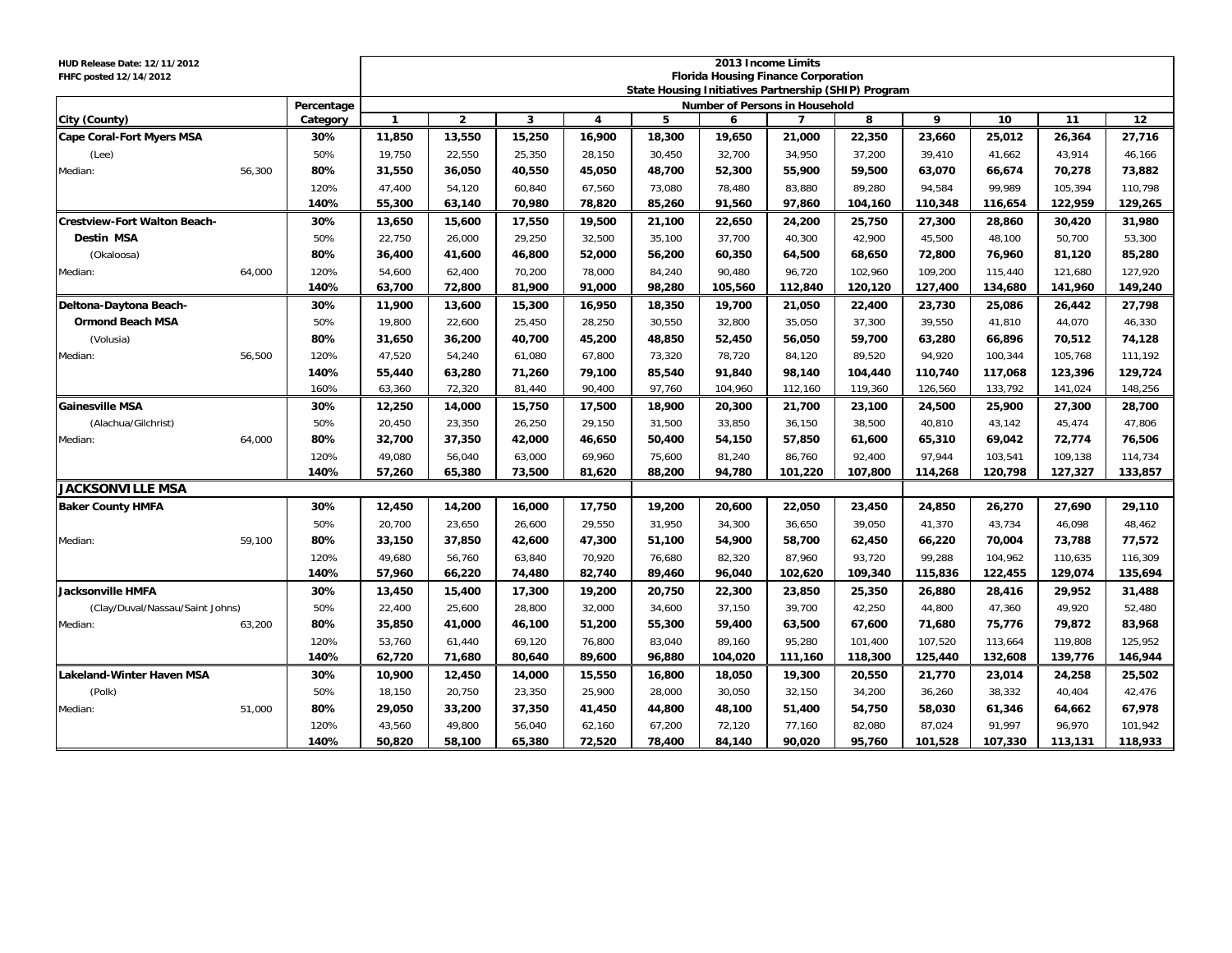| HUD Release Date: 12/11/2012<br>FHFC posted 12/14/2012 |               | 2013 Income Limits<br><b>Florida Housing Finance Corporation</b> |                |        |                         |         |                                                      |                |         |         |         |         |         |  |
|--------------------------------------------------------|---------------|------------------------------------------------------------------|----------------|--------|-------------------------|---------|------------------------------------------------------|----------------|---------|---------|---------|---------|---------|--|
|                                                        |               |                                                                  |                |        |                         |         | State Housing Initiatives Partnership (SHIP) Program |                |         |         |         |         |         |  |
|                                                        | Percentage    |                                                                  |                |        |                         |         | <b>Number of Persons in Household</b>                |                |         |         |         |         |         |  |
| City (County)                                          | Category      | $\mathbf{1}$                                                     | $\overline{2}$ | 3      | $\overline{\mathbf{4}}$ | 5       | 6                                                    | $\overline{7}$ | 8       | 9       | 10      | 11      | 12      |  |
| MIAMI-FORT LAUDERDALE-POMPANO BEACH MSA                |               |                                                                  |                |        |                         |         |                                                      |                |         |         |         |         |         |  |
| Fort Lauderdale HMFA                                   | 30%           | 14,350                                                           | 16,400         | 18,450 | 20,450                  | 22,100  | 23,750                                               | 25,400         | 27,000  | 28,630  | 30,266  | 31,902  | 33,538  |  |
| (Broward)                                              | 50%           | 23,850                                                           | 27,250         | 30,650 | 34,050                  | 36,800  | 39,500                                               | 42,250         | 44,950  | 47,670  | 50,394  | 53,118  | 55,842  |  |
| Median:                                                | 61,700<br>80% | 38,150                                                           | 43,600         | 49,050 | 54,500                  | 58,900  | 63,250                                               | 67,600         | 71,950  | 76,300  | 80,660  | 85,020  | 89,380  |  |
|                                                        | 120%          | 57,240                                                           | 65,400         | 73,560 | 81,720                  | 88,320  | 94,800                                               | 101,400        | 107,880 | 114,408 | 120,946 | 127,483 | 134,021 |  |
|                                                        | 140%          | 66,780                                                           | 76,300         | 85,820 | 95,340                  | 103,040 | 110,600                                              | 118,300        | 125,860 | 133,476 | 141,103 | 148,730 | 156,358 |  |
| Miami-Miami Beach-Kendall HMFA                         | 30%           | 13,750                                                           | 15,700         | 17,650 | 19,600                  | 21,200  | 22,750                                               | 24,350         | 25,900  | 27,440  | 29,008  | 30,576  | 32,144  |  |
| (Miami-Dade)                                           | 50%           | 22,900                                                           | 26,200         | 29,450 | 32,700                  | 35,350  | 37,950                                               | 40,550         | 43,200  | 45,780  | 48,396  | 51,012  | 53,628  |  |
| Median:                                                | 49,000<br>80% | 36,650                                                           | 41,850         | 47,100 | 52,300                  | 56,500  | 60,700                                               | 64,900         | 69,050  | 73,220  | 77,404  | 81,588  | 85,772  |  |
|                                                        | 120%          | 54,960                                                           | 62.880         | 70.680 | 78.480                  | 84.840  | 91.080                                               | 97,320         | 103,680 | 109,872 | 116.150 | 122,429 | 128.707 |  |
|                                                        | 140%          | 64,120                                                           | 73,360         | 82,460 | 91,560                  | 98,980  | 106,260                                              | 113,540        | 120,960 | 128,184 | 135,509 | 142,834 | 150,158 |  |
| West Palm Beach-Boca Raton HMFA                        | 30%           | 14,450                                                           | 16,500         | 18,550 | 20,600                  | 22,250  | 23,900                                               | 25,550         | 27,200  | 28,840  | 30,488  | 32,136  | 33,784  |  |
| (Palm Beach)                                           | 50%           | 24,050                                                           | 27,500         | 30,950 | 34,350                  | 37,100  | 39,850                                               | 42,600         | 45,350  | 48,090  | 50,838  | 53,586  | 56,334  |  |
| Median:                                                | 64,600<br>80% | 38,550                                                           | 44,050         | 49,550 | 55,050                  | 59,500  | 63,900                                               | 68,300         | 72,700  | 77,070  | 81,474  | 85,878  | 90,282  |  |
|                                                        | 120%          | 57,720                                                           | 66,000         | 74,280 | 82,440                  | 89.040  | 95,640                                               | 102,240        | 108,840 | 115,416 | 122,011 | 128,606 | 135,202 |  |
|                                                        | 140%          | 67,340                                                           | 77,000         | 86,660 | 96,180                  | 103,880 | 111,580                                              | 119,280        | 126,980 | 134,652 | 142,346 | 150,041 | 157,735 |  |
| <b>Naples-Marco Island MSA</b>                         | 30%           | 14,550                                                           | 16,600         | 18,700 | 20,750                  | 22,450  | 24,100                                               | 25,750         | 27,400  | 29,050  | 30,710  | 32,370  | 34,030  |  |
| (Collier)                                              | 50%           | 24,250                                                           | 27,700         | 31,150 | 34,600                  | 37,400  | 40,150                                               | 42,950         | 45,700  | 48,440  | 51,208  | 53,976  | 56,744  |  |
| Median:                                                | 65,700<br>80% | 38,750                                                           | 44,300         | 49.850 | 55,350                  | 59,800  | 64,250                                               | 68,650         | 73,100  | 77,490  | 81,918  | 86,346  | 90,774  |  |
|                                                        | 120%          | 58,200                                                           | 66,480         | 74,760 | 83,040                  | 89,760  | 96,360                                               | 103,080        | 109,680 | 116,256 | 122,899 | 129,542 | 136,186 |  |
|                                                        | 140%          | 67,900                                                           | 77,560         | 87,220 | 96,880                  | 104,720 | 112,420                                              | 120,260        | 127,960 | 135,632 | 143,382 | 151,133 | 158,883 |  |
| North Port-Bradenton-Sarasota MSA                      | 30%           | 12,600                                                           | 14,400         | 16,200 | 17,950                  | 19,400  | 20,850                                               | 22,300         | 23,700  | 25,130  | 26,566  | 28,002  | 29,438  |  |
| (Manatee/Sarasota)                                     | 50%           | 21,000                                                           | 24,000         | 27,000 | 29,950                  | 32,350  | 34,750                                               | 37,150         | 39,550  | 41,930  | 44,326  | 46,722  | 49,118  |  |
| Median:                                                | 59.900<br>80% | 33,550                                                           | 38,350         | 43,150 | 47,900                  | 51,750  | 55,600                                               | 59,400         | 63,250  | 67,060  | 70,892  | 74,724  | 78,556  |  |
|                                                        | 120%          | 50,400                                                           | 57,600         | 64,800 | 71,880                  | 77,640  | 83,400                                               | 89,160         | 94,920  | 100,632 | 106,382 | 112,133 | 117,883 |  |
|                                                        | 140%          | 58,800                                                           | 67,200         | 75,600 | 83,860                  | 90,580  | 97,300                                               | 104,020        | 110,740 | 117,404 | 124,113 | 130,822 | 137,530 |  |
| Ocala MSA                                              | 30%           | 10,100                                                           | 11,550         | 13,000 | 14,400                  | 15,600  | 16,750                                               | 17,900         | 19,050  | 20,160  | 21,312  | 22,464  | 23,616  |  |
| (Marion)                                               | 50%           | 16,800                                                           | 19,200         | 21,600 | 24,000                  | 25,950  | 27,850                                               | 29,800         | 31,700  | 33,600  | 35,520  | 37,440  | 39,360  |  |
| Median:                                                | 45,800<br>80% | 26,900                                                           | 30,750         | 34,600 | 38,400                  | 41,500  | 44,550                                               | 47,650         | 50,700  | 53,760  | 56,832  | 59,904  | 62,976  |  |
|                                                        | 120%          | 40,320                                                           | 46,080         | 51,840 | 57,600                  | 62,280  | 66,840                                               | 71,520         | 76,080  | 80,640  | 85,248  | 89,856  | 94,464  |  |
|                                                        | 140%          | 47,040                                                           | 53,760         | 60,480 | 67,200                  | 72,660  | 77,980                                               | 83,440         | 88,760  | 94,080  | 99,456  | 104,832 | 110,208 |  |
| Orlando-Kissimmee-Sanford MSA                          | 30%           | 12,300                                                           | 14,050         | 15,800 | 17,550                  | 19,000  | 20,400                                               | 21,800         | 23,200  | 24,570  | 25,974  | 27,378  | 28,782  |  |
| (Lake/Orange/Osceola/Seminole)                         | 50%           | 20,500                                                           | 23.400         | 26,350 | 29,250                  | 31,600  | 33,950                                               | 36,300         | 38,650  | 40,950  | 43,290  | 45,630  | 47,970  |  |
| Median:                                                | 80%<br>58,500 | 32,800                                                           | 37,450         | 42,150 | 46,800                  | 50,550  | 54,300                                               | 58,050         | 61,800  | 65,520  | 69,264  | 73,008  | 76,752  |  |
|                                                        | 120%          | 49,200                                                           | 56,160         | 63,240 | 70,200                  | 75.840  | 81.480                                               | 87,120         | 92,760  | 98,280  | 103.896 | 109,512 | 115.128 |  |
|                                                        | 140%          | 57,400                                                           | 65,520         | 73,780 | 81,900                  | 88,480  | 95,060                                               | 101,640        | 108,220 | 114,660 | 121,212 | 127,764 | 134,316 |  |
| Palm Bay-Melbourne- Titusville MSA                     | 30%           | 12,950                                                           | 14,800         | 16,650 | 18,450                  | 19,950  | 21,450                                               | 22,900         | 24,400  | 25,830  | 27,306  | 28,782  | 30,258  |  |
| (Brevard)                                              | 50%           | 21,550                                                           | 24,600         | 27,700 | 30,750                  | 33,250  | 35,700                                               | 38,150         | 40,600  | 43,050  | 45,510  | 47,970  | 50,430  |  |
| Median:                                                | 61,800<br>80% | 34,450                                                           | 39,400         | 44,300 | 49,200                  | 53,150  | 57,100                                               | 61,050         | 64,950  | 68,880  | 72,816  | 76,752  | 80,688  |  |
|                                                        | 120%          | 51,720                                                           | 59,040         | 66,480 | 73,800                  | 79,800  | 85,680                                               | 91.560         | 97.440  | 103,320 | 109,224 | 115,128 | 121,032 |  |
|                                                        | 140%          | 60,340                                                           | 68,880         | 77,560 | 86,100                  | 93,100  | 99,960                                               | 106,820        | 113,680 | 120,540 | 127,428 | 134,316 | 141,204 |  |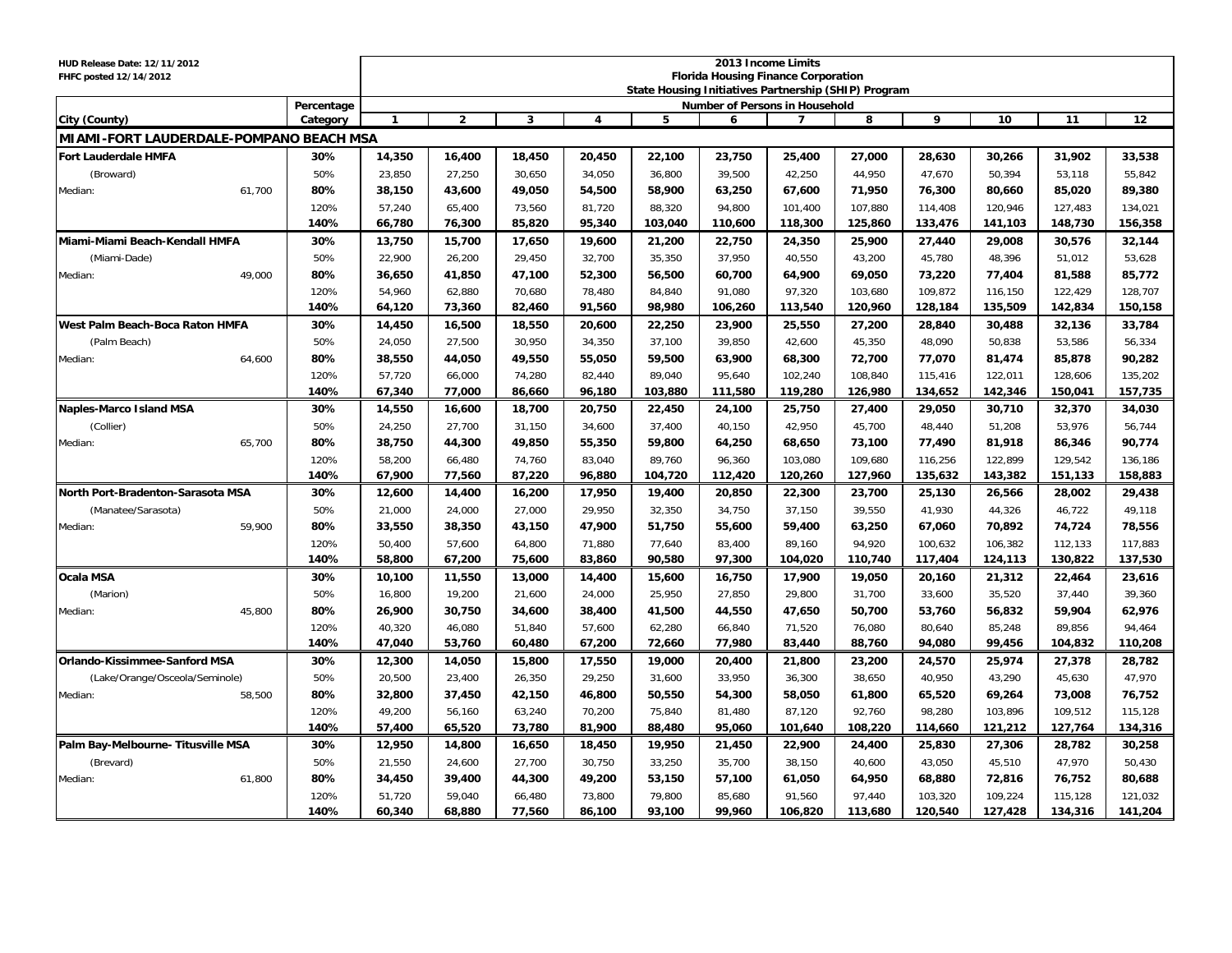| HUD Release Date: 12/11/2012<br>FHFC posted 12/14/2012 |        |            | 2013 Income Limits<br><b>Florida Housing Finance Corporation</b><br>State Housing Initiatives Partnership (SHIP) Program |              |        |        |        |         |                                |         |         |         |         |         |
|--------------------------------------------------------|--------|------------|--------------------------------------------------------------------------------------------------------------------------|--------------|--------|--------|--------|---------|--------------------------------|---------|---------|---------|---------|---------|
|                                                        |        | Percentage |                                                                                                                          |              |        |        |        |         | Number of Persons in Household |         |         |         |         |         |
| City (County)                                          |        | Category   | $\mathbf{1}$                                                                                                             | $\mathbf{2}$ | 3      | 4      | 5      | 6       | $\overline{7}$                 | 8       | 9       | 10      | 11      | 12      |
| <b>Palm Coast MSA</b>                                  |        | 30%        | 12,700                                                                                                                   | 14,500       | 16,300 | 18,100 | 19,550 | 21,000  | 22,450                         | 23,900  | 25,340  | 26,788  | 28,236  | 29,684  |
| (Flagler)                                              |        | 50%        | 21,150                                                                                                                   | 24,150       | 27,150 | 30,150 | 32,600 | 35,000  | 37,400                         | 39,800  | 42,210  | 44,622  | 47,034  | 49,446  |
| Median:                                                | 53.100 | 80%        | 33,800                                                                                                                   | 38,600       | 43,450 | 48,250 | 52,150 | 56.000  | 59,850                         | 63.700  | 67,550  | 71,410  | 75.270  | 79,130  |
|                                                        |        | 120%       | 50,760                                                                                                                   | 57,960       | 65,160 | 72,360 | 78,240 | 84,000  | 89,760                         | 95,520  | 101,304 | 107,093 | 112,882 | 118,670 |
|                                                        |        | 140%       | 59,220                                                                                                                   | 67,620       | 76,020 | 84,420 | 91,280 | 98,000  | 104,720                        | 111,440 | 118,188 | 124,942 | 131,695 | 138,449 |
| Panama City-Lynn Haven-                                |        | 30%        | 12,150                                                                                                                   | 13,900       | 15,650 | 17,350 | 18,750 | 20,150  | 21,550                         | 22,950  | 24,290  | 25,678  | 27,066  | 28,454  |
| Panama City Beach MSA                                  |        | 50%        | 20,250                                                                                                                   | 23,150       | 26,050 | 28,900 | 31,250 | 33,550  | 35,850                         | 38,150  | 40,460  | 42,772  | 45,084  | 47,396  |
| (Bay)                                                  |        | 80%        | 32,400                                                                                                                   | 37,000       | 41,650 | 46,250 | 49,950 | 53,650  | 57,350                         | 61,050  | 64,750  | 68,450  | 72,150  | 75,850  |
| Median:                                                | 57,800 | 120%       | 48,600                                                                                                                   | 55,560       | 62,520 | 69,360 | 75,000 | 80,520  | 86,040                         | 91,560  | 97,104  | 102,653 | 108,202 | 113,750 |
|                                                        |        | 140%       | 56,700                                                                                                                   | 64.820       | 72.940 | 80,920 | 87,500 | 93,940  | 100,380                        | 106,820 | 113,288 | 119,762 | 126,235 | 132,709 |
| Pensacola-Ferry Pass-Brent MSA<br>30%                  |        |            | 12,150                                                                                                                   | 13,850       | 15,600 | 17,300 | 18,700 | 20,100  | 21,500                         | 22,850  | 24,220  | 25,604  | 26,988  | 28,372  |
| (Escambia/Santa Rosa)                                  |        | 50%        | 20,200                                                                                                                   | 23,100       | 26,000 | 28,850 | 31,200 | 33,500  | 35,800                         | 38,100  | 40,390  | 42,698  | 45,006  | 47,314  |
| Median:                                                | 57,700 | 80%        | 32,350                                                                                                                   | 36,950       | 41,550 | 46,150 | 49,850 | 53,550  | 57,250                         | 60,950  | 64,610  | 68,302  | 71,994  | 75,686  |
|                                                        |        | 120%       | 48,480                                                                                                                   | 55,440       | 62,400 | 69,240 | 74,880 | 80,400  | 85,920                         | 91,440  | 96,936  | 102,475 | 108,014 | 113,554 |
|                                                        |        | 140%       | 56,560                                                                                                                   | 64,680       | 72,800 | 80,780 | 87,360 | 93,800  | 100,240                        | 106,680 | 113,092 | 119,554 | 126,017 | 132,479 |
| <b>Port Saint Lucie MSA</b>                            |        | 30%        | 11,550                                                                                                                   | 13,200       | 14,850 | 16,450 | 17,800 | 19,100  | 20,400                         | 21,750  | 23,030  | 24,346  | 25,662  | 26,978  |
| (Martin/Saint Lucie)                                   |        | 50%        | 19,200                                                                                                                   | 21,950       | 24,700 | 27,400 | 29,600 | 31,800  | 34,000                         | 36,200  | 38,360  | 40,552  | 42,744  | 44,936  |
| Median:                                                | 53,300 | 80%        | 30,700                                                                                                                   | 35,100       | 39,500 | 43,850 | 47,400 | 50,900  | 54,400                         | 57,900  | 61,390  | 64,898  | 68,406  | 71,914  |
|                                                        |        | 120%       | 46,080                                                                                                                   | 52,680       | 59,280 | 65,760 | 71.040 | 76,320  | 81,600                         | 86,880  | 92.064  | 97,325  | 102,586 | 107,846 |
|                                                        |        | 140%       | 53,760                                                                                                                   | 61,460       | 69,160 | 76,720 | 82,880 | 89,040  | 95,200                         | 101,360 | 107,408 | 113,546 | 119,683 | 125,821 |
| Punta Gorda MSA                                        |        | 30%        | 11,200                                                                                                                   | 12,800       | 14,400 | 15,950 | 17,250 | 18,550  | 19,800                         | 21,100  | 22,330  | 23,606  | 24,882  | 26,158  |
| (Charlotte)                                            |        | 50%        | 18,600                                                                                                                   | 21,250       | 23,900 | 26,550 | 28,700 | 30,800  | 32,950                         | 35,050  | 37,170  | 39,294  | 41,418  | 43,542  |
| Median:                                                | 53,100 | 80%        | 29,750                                                                                                                   | 34,000       | 38,250 | 42,500 | 45,900 | 49,300  | 52,700                         | 56,100  | 59,500  | 62,900  | 66,300  | 69,700  |
|                                                        |        | 120%       | 44,640                                                                                                                   | 51,000       | 57,360 | 63,720 | 68,880 | 73,920  | 79,080                         | 84,120  | 89,208  | 94,306  | 99,403  | 104,501 |
|                                                        |        | 140%       | 52,080                                                                                                                   | 59,500       | 66,920 | 74,340 | 80,360 | 86,240  | 92,260                         | 98,140  | 104,076 | 110,023 | 115,970 | 121,918 |
| Sebastian-Vero Beach MSA                               |        | 30%        | 11,900                                                                                                                   | 13,600       | 15,300 | 16,950 | 18,350 | 19,700  | 21,050                         | 22,400  | 23,730  | 25,086  | 26,442  | 27,798  |
| (Indian River)                                         |        | 50%        | 19,800                                                                                                                   | 22,600       | 25,450 | 28,250 | 30,550 | 32,800  | 35,050                         | 37,300  | 39,550  | 41,810  | 44,070  | 46,330  |
| Median:                                                | 60,500 | 80%        | 31,650                                                                                                                   | 36,200       | 40,700 | 45,200 | 48,850 | 52,450  | 56,050                         | 59,700  | 63,280  | 66,896  | 70,512  | 74,128  |
|                                                        |        | 120%       | 47,520                                                                                                                   | 54,240       | 61,080 | 67,800 | 73,320 | 78,720  | 84,120                         | 89,520  | 94,920  | 100,344 | 105,768 | 111,192 |
|                                                        |        | 140%       | 55,440                                                                                                                   | 63,280       | 71,260 | 79,100 | 85,540 | 91,840  | 98,140                         | 104,440 | 110,740 | 117,068 | 123,396 | 129,724 |
| <b>TALLAHASSEE MSA</b>                                 |        |            |                                                                                                                          |              |        |        |        |         |                                |         |         |         |         |         |
| <b>Tallahassee HMFA</b>                                |        | 30%        | 12,850                                                                                                                   | 14,700       | 16,550 | 18,350 | 19,850 | 21,300  | 22,800                         | 24,250  | 25,690  | 27,158  | 28,626  | 30,094  |
| (Gadsden/Leon/Jefferson)                               |        | 50%        | 21,400                                                                                                                   | 24,450       | 27,500 | 30,550 | 33,000 | 35,450  | 37,900                         | 40,350  | 42,770  | 45,214  | 47,658  | 50,102  |
| Median:                                                | 60.000 | 80%        | 34,250                                                                                                                   | 39,150       | 44,050 | 48,900 | 52,850 | 56,750  | 60,650                         | 64,550  | 68,460  | 72,372  | 76,284  | 80,196  |
|                                                        |        | 120%       | 51,360                                                                                                                   | 58,680       | 66,000 | 73,320 | 79,200 | 85,080  | 90,960                         | 96,840  | 102,648 | 108,514 | 114,379 | 120,245 |
|                                                        |        | 140%       | 59,920                                                                                                                   | 68,460       | 77,000 | 85,540 | 92,400 | 99,260  | 106,120                        | 112,980 | 119,756 | 126,599 | 133,442 | 140,286 |
| <b>Wakulla County HMFA</b>                             |        | 30%        | 13,850                                                                                                                   | 15,800       | 17,800 | 19.750 | 21,350 | 22,950  | 24,500                         | 26,100  | 27,650  | 29,230  | 30,810  | 32,390  |
|                                                        |        | 50%        | 23,050                                                                                                                   | 26,350       | 29,650 | 32,900 | 35,550 | 38,200  | 40,800                         | 43,450  | 46,060  | 48,692  | 51,324  | 53,956  |
| Median:                                                | 67,900 | 80%        | 36,900                                                                                                                   | 42,150       | 47,400 | 52,650 | 56,900 | 61,100  | 65,300                         | 69,500  | 73,710  | 77,922  | 82,134  | 86,346  |
|                                                        |        | 120%       | 55,320                                                                                                                   | 63,240       | 71,160 | 78,960 | 85,320 | 91,680  | 97,920                         | 104,280 | 110,544 | 116,861 | 123,178 | 129,494 |
|                                                        |        | 140%       | 64,540                                                                                                                   | 73,780       | 83,020 | 92,120 | 99,540 | 106,960 | 114,240                        | 121,660 | 128,968 | 136,338 | 143,707 | 151,077 |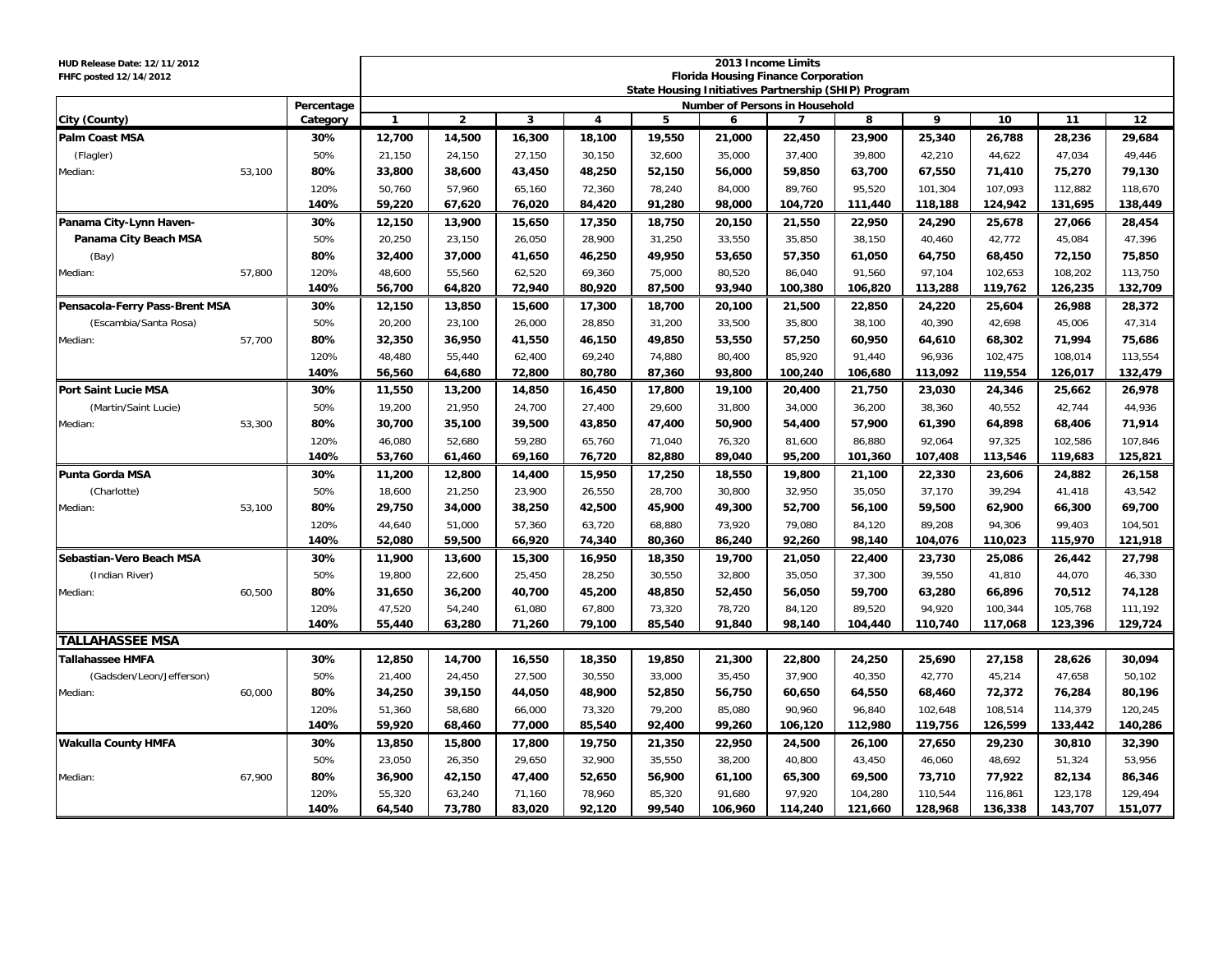| HUD Release Date: 12/11/2012<br>FHFC posted 12/14/2012 |            | 2013 Income Limits<br><b>Florida Housing Finance Corporation</b><br>State Housing Initiatives Partnership (SHIP) Program |                |        |        |        |        |                                |         |         |         |         |         |
|--------------------------------------------------------|------------|--------------------------------------------------------------------------------------------------------------------------|----------------|--------|--------|--------|--------|--------------------------------|---------|---------|---------|---------|---------|
|                                                        | Percentage |                                                                                                                          |                |        |        |        |        | Number of Persons in Household |         |         |         |         |         |
| City (County)                                          | Category   | $\mathbf{1}$                                                                                                             | $\overline{2}$ | 3      | 4      | 5      | 6      | $\overline{7}$                 | 8       | 9       | 10      | 11      | 12      |
| Tampa-St.Petersburg-Clearwater MSA                     | 30%        | 11,950                                                                                                                   | 13,650         | 15,350 | 17,050 | 18,450 | 19,800 | 21,150                         | 22,550  | 23,870  | 25,234  | 26,598  | 27,962  |
| (Hernando/Hillsborough/Pasco/Pinellas)                 | 50%        | 19,900                                                                                                                   | 22,750         | 25,600 | 28,400 | 30,700 | 32,950 | 35,250                         | 37,500  | 39,760  | 42,032  | 44,304  | 46,576  |
| Median:<br>56,800                                      | 80%        | 31,850                                                                                                                   | 36,400         | 40,950 | 45,450 | 49,100 | 52,750 | 56,400                         | 60,000  | 63,630  | 67,266  | 70,902  | 74,538  |
|                                                        | 120%       | 47,760                                                                                                                   | 54,600         | 61,440 | 68,160 | 73,680 | 79,080 | 84,600                         | 90,000  | 95,424  | 100,877 | 106,330 | 111,782 |
|                                                        | 140%       | 55,720                                                                                                                   | 63,700         | 71,680 | 79,520 | 85,960 | 92,260 | 98,700                         | 105,000 | 111,328 | 117,690 | 124,051 | 130,413 |
| <b>Bradford County</b>                                 | 30%        | 10,650                                                                                                                   | 12,200         | 13,700 | 15,200 | 16,450 | 17,650 | 18,850                         | 20,100  | 21,280  | 22,496  | 23,712  | 24,928  |
|                                                        | 50%        | 17,750                                                                                                                   | 20,250         | 22,800 | 25,300 | 27,350 | 29,350 | 31,400                         | 33,400  | 35,420  | 37,444  | 39,468  | 41,492  |
| 50,600<br>Median:                                      | 80%        | 28,350                                                                                                                   | 32,400         | 36,450 | 40,500 | 43,750 | 47,000 | 50,250                         | 53,500  | 56,700  | 59,940  | 63,180  | 66,420  |
|                                                        | 120%       | 42,600                                                                                                                   | 48,600         | 54,720 | 60,720 | 65,640 | 70,440 | 75,360                         | 80,160  | 85,008  | 89,866  | 94,723  | 99,581  |
|                                                        | 140%       | 49,700                                                                                                                   | 56,700         | 63,840 | 70,840 | 76,580 | 82,180 | 87,920                         | 93,520  | 99,176  | 104,843 | 110,510 | 116,178 |
| <b>Calhoun County</b>                                  | 30%        | 10,100                                                                                                                   | 11,550         | 13,000 | 14,400 | 15,600 | 16,750 | 17,900                         | 19,050  | 20,160  | 21,312  | 22,464  | 23,616  |
|                                                        | 50%        | 16,800                                                                                                                   | 19,200         | 21,600 | 24,000 | 25,950 | 27,850 | 29,800                         | 31,700  | 33,600  | 35,520  | 37,440  | 39,360  |
| 41,800<br>Median:                                      | 80%        | 26,900                                                                                                                   | 30,750         | 34,600 | 38,400 | 41,500 | 44,550 | 47,650                         | 50,700  | 53,760  | 56,832  | 59,904  | 62,976  |
|                                                        | 120%       | 40,320                                                                                                                   | 46,080         | 51,840 | 57,600 | 62,280 | 66,840 | 71,520                         | 76,080  | 80,640  | 85,248  | 89,856  | 94,464  |
|                                                        | 140%       | 47,040                                                                                                                   | 53,760         | 60,480 | 67,200 | 72,660 | 77,980 | 83,440                         | 88,760  | 94,080  | 99,456  | 104,832 | 110,208 |
| <b>Citrus County</b>                                   | 30%        | 10,100                                                                                                                   | 11,550         | 13,000 | 14,400 | 15,600 | 16,750 | 17,900                         | 19,050  | 20,160  | 21,312  | 22,464  | 23,616  |
|                                                        | 50%        | 16,800                                                                                                                   | 19,200         | 21,600 | 24,000 | 25,950 | 27,850 | 29,800                         | 31,700  | 33,600  | 35,520  | 37,440  | 39,360  |
| 46,500<br>Median:                                      | 80%        | 26,900                                                                                                                   | 30,750         | 34,600 | 38,400 | 41,500 | 44,550 | 47,650                         | 50,700  | 53,760  | 56,832  | 59,904  | 62,976  |
|                                                        | 120%       | 40,320                                                                                                                   | 46,080         | 51,840 | 57,600 | 62,280 | 66,840 | 71,520                         | 76,080  | 80,640  | 85,248  | 89,856  | 94,464  |
|                                                        | 140%       | 47,040                                                                                                                   | 53,760         | 60,480 | 67,200 | 72,660 | 77,980 | 83,440                         | 88,760  | 94,080  | 99,456  | 104,832 | 110,208 |
| <b>Columbia County</b>                                 | 30%        | 10,100                                                                                                                   | 11,550         | 13,000 | 14,400 | 15,600 | 16,750 | 17,900                         | 19,050  | 20,160  | 21,312  | 22,464  | 23,616  |
|                                                        | 50%        | 16,800                                                                                                                   | 19,200         | 21,600 | 24,000 | 25,950 | 27,850 | 29,800                         | 31,700  | 33,600  | 35,520  | 37,440  | 39,360  |
| 41,300<br>Median:                                      | 80%        | 26,900                                                                                                                   | 30,750         | 34,600 | 38,400 | 41,500 | 44,550 | 47,650                         | 50,700  | 53,760  | 56,832  | 59,904  | 62,976  |
|                                                        | 120%       | 40,320                                                                                                                   | 46,080         | 51,840 | 57,600 | 62,280 | 66,840 | 71,520                         | 76,080  | 80,640  | 85,248  | 89,856  | 94,464  |
|                                                        | 140%       | 47,040                                                                                                                   | 53,760         | 60,480 | 67,200 | 72,660 | 77,980 | 83,440                         | 88,760  | 94,080  | 99,456  | 104,832 | 110,208 |
| <b>DeSoto County</b>                                   | 30%        | 10,100                                                                                                                   | 11,550         | 13,000 | 14,400 | 15,600 | 16,750 | 17,900                         | 19,050  | 20,160  | 21,312  | 22,464  | 23,616  |
|                                                        | 50%        | 16,800                                                                                                                   | 19,200         | 21,600 | 24,000 | 25,950 | 27,850 | 29,800                         | 31,700  | 33,600  | 35,520  | 37,440  | 39,360  |
| 41,400<br>Median:                                      | 80%        | 26,900                                                                                                                   | 30,750         | 34,600 | 38,400 | 41,500 | 44,550 | 47,650                         | 50,700  | 53,760  | 56,832  | 59,904  | 62,976  |
|                                                        | 120%       | 40,320                                                                                                                   | 46,080         | 51,840 | 57,600 | 62,280 | 66,840 | 71,520                         | 76,080  | 80,640  | 85,248  | 89,856  | 94,464  |
|                                                        | 140%       | 47,040                                                                                                                   | 53,760         | 60,480 | 67,200 | 72,660 | 77,980 | 83,440                         | 88,760  | 94,080  | 99,456  | 104,832 | 110,208 |
| <b>Dixie County</b>                                    | 30%        | 10,100                                                                                                                   | 11,550         | 13,000 | 14,400 | 15,600 | 16,750 | 17,900                         | 19,050  | 20,160  | 21,312  | 22,464  | 23,616  |
|                                                        | 50%        | 16,800                                                                                                                   | 19,200         | 21,600 | 24,000 | 25,950 | 27,850 | 29,800                         | 31,700  | 33,600  | 35,520  | 37,440  | 39,360  |
| 42,400<br>Median:                                      | 80%        | 26,900                                                                                                                   | 30,750         | 34,600 | 38,400 | 41,500 | 44,550 | 47,650                         | 50,700  | 53,760  | 56,832  | 59,904  | 62,976  |
|                                                        | 120%       | 40,320                                                                                                                   | 46,080         | 51,840 | 57,600 | 62,280 | 66,840 | 71,520                         | 76,080  | 80,640  | 85,248  | 89,856  | 94,464  |
|                                                        | 140%       | 47,040                                                                                                                   | 53,760         | 60,480 | 67,200 | 72,660 | 77,980 | 83,440                         | 88,760  | 94,080  | 99,456  | 104,832 | 110,208 |
| <b>Franklin County</b>                                 | 30%        | 10,300                                                                                                                   | 11,800         | 13,250 | 14,700 | 15,900 | 17,100 | 18,250                         | 19,450  | 20,580  | 21,756  | 22,932  | 24,108  |
|                                                        | 50%        | 17,150                                                                                                                   | 19,600         | 22,050 | 24,500 | 26,500 | 28,450 | 30,400                         | 32,350  | 34,300  | 36,260  | 38,220  | 40,180  |
| Median:<br>49,000                                      | 80%        | 27,450                                                                                                                   | 31,400         | 35,300 | 39,200 | 42,350 | 45,500 | 48,650                         | 51,750  | 54,880  | 58,016  | 61,152  | 64,288  |
|                                                        | 120%       | 41,160                                                                                                                   | 47,040         | 52,920 | 58,800 | 63,600 | 68,280 | 72,960                         | 77,640  | 82,320  | 87,024  | 91,728  | 96,432  |
|                                                        | 140%       | 48,020                                                                                                                   | 54,880         | 61,740 | 68,600 | 74,200 | 79,660 | 85,120                         | 90,580  | 96,040  | 101,528 | 107,016 | 112,504 |
| <b>Glades County</b>                                   | 30%        | 10,100                                                                                                                   | 11,550         | 13,000 | 14,400 | 15,600 | 16,750 | 17,900                         | 19,050  | 20,160  | 21,312  | 22,464  | 23,616  |
|                                                        | 50%        | 16,800                                                                                                                   | 19,200         | 21,600 | 24,000 | 25,950 | 27,850 | 29,800                         | 31,700  | 33,600  | 35,520  | 37,440  | 39,360  |
| 46,800<br>Median:                                      | 80%        | 26,900                                                                                                                   | 30,750         | 34,600 | 38,400 | 41,500 | 44,550 | 47,650                         | 50,700  | 53,760  | 56,832  | 59,904  | 62,976  |
|                                                        | 120%       | 40,320                                                                                                                   | 46,080         | 51,840 | 57,600 | 62,280 | 66,840 | 71,520                         | 76,080  | 80,640  | 85,248  | 89,856  | 94,464  |
|                                                        | 140%       | 47,040                                                                                                                   | 53,760         | 60,480 | 67,200 | 72,660 | 77,980 | 83,440                         | 88,760  | 94,080  | 99,456  | 104,832 | 110,208 |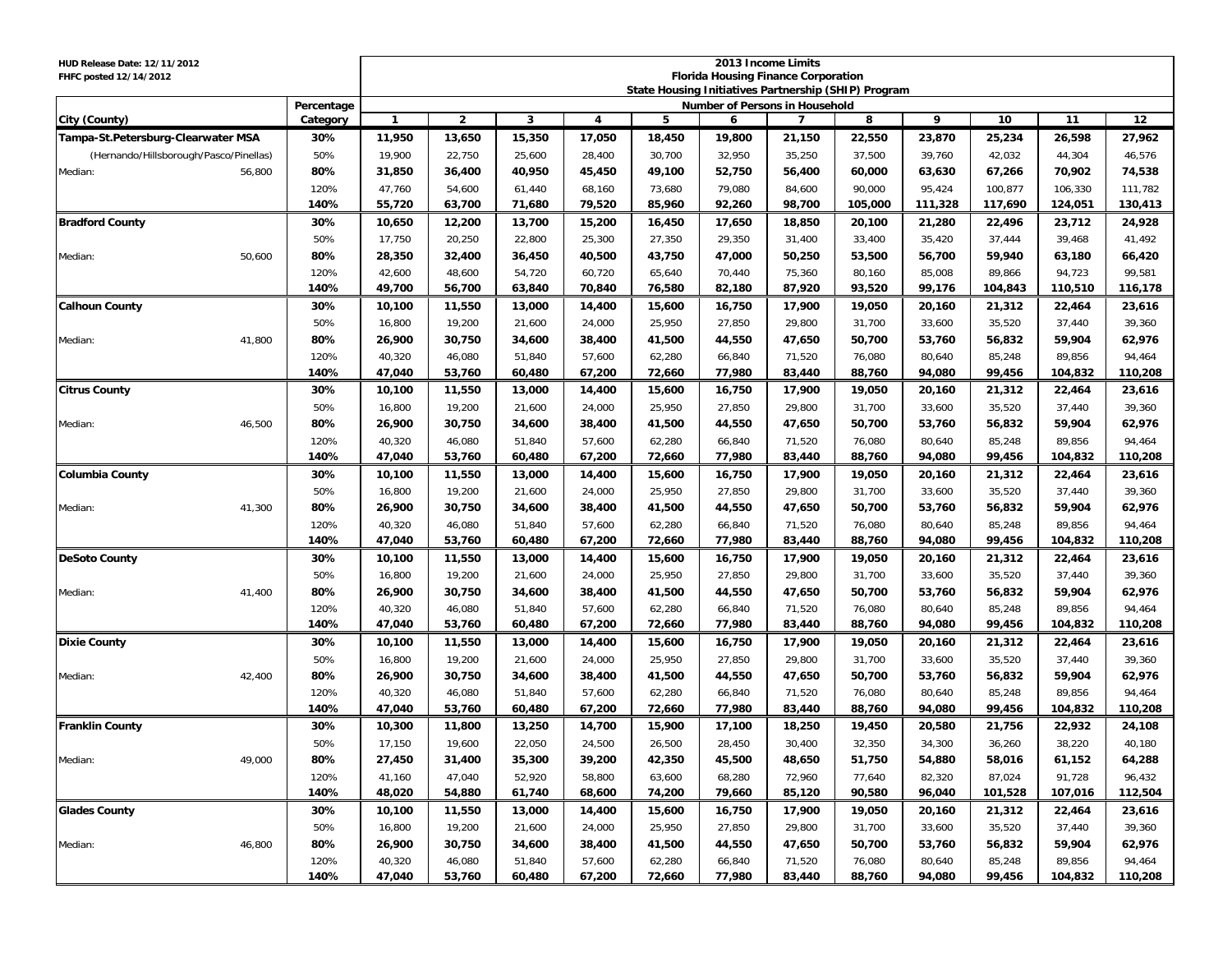| HUD Release Date: 12/11/2012 |        |             | 2013 Income Limits                                                                                 |                  |                  |                  |                  |                                |                  |                  |                  |                  |                   |                  |
|------------------------------|--------|-------------|----------------------------------------------------------------------------------------------------|------------------|------------------|------------------|------------------|--------------------------------|------------------|------------------|------------------|------------------|-------------------|------------------|
| FHFC posted 12/14/2012       |        |             | <b>Florida Housing Finance Corporation</b><br>State Housing Initiatives Partnership (SHIP) Program |                  |                  |                  |                  |                                |                  |                  |                  |                  |                   |                  |
|                              |        | Percentage  |                                                                                                    |                  |                  |                  |                  | Number of Persons in Household |                  |                  |                  |                  |                   |                  |
| City (County)                |        | Category    | $\mathbf{1}$                                                                                       | $\overline{2}$   | 3                | 4                | 5                | 6                              | $\overline{7}$   | 8                | 9                | 10               | 11                | 12               |
| <b>Gulf County</b>           |        | 30%         | 10,500                                                                                             | 12,000           | 13,500           | 14,950           | 16,150           | 17,350                         | 18,550           | 19,750           | 20,930           | 22,126           | 23,322            | 24,518           |
|                              |        | 50%         | 17,500                                                                                             | 20,000           | 22,500           | 24,950           | 26,950           | 28,950                         | 30,950           | 32,950           | 34,930           | 36,926           | 38,922            | 40,918           |
| Median:                      | 49.900 | 80%         | 27,950                                                                                             | 31,950           | 35,950           | 39,900           | 43,100           | 46,300                         | 49,500           | 52,700           | 55,860           | 59,052           | 62,244            | 65,436           |
|                              |        | 120%        | 42,000                                                                                             | 48,000           | 54,000           | 59,880           | 64,680           | 69.480                         | 74,280           | 79,080           | 83,832           | 88.622           | 93.413            | 98,203           |
|                              |        | 140%        | 49,000                                                                                             | 56,000           | 63,000           | 69,860           | 75,460           | 81,060                         | 86,660           | 92,260           | 97,804           | 103,393          | 108,982           | 114,570          |
| <b>Hamilton County</b>       |        | 30%         | 10,150                                                                                             | 11,600           | 13,050           | 14,450           | 15,650           | 16,800                         | 17,950           | 19,100           | 20,230           | 21,386           | 22,542            | 23,698           |
|                              |        | 50%         | 16,850                                                                                             | 19,250           | 21,650           | 24,050           | 26,000           | 27,900                         | 29,850           | 31,750           | 33,670           | 35,594           | 37,518            | 39,442           |
| Median:                      | 49,500 | 80%         | 26,950                                                                                             | 30,800           | 34,650           | 38,500           | 41,600           | 44,700                         | 47,750           | 50,850           | 53,900           | 56,980           | 60,060            | 63,140           |
|                              |        | 120%        | 40,440                                                                                             | 46,200           | 51,960           | 57,720           | 62,400           | 66,960                         | 71,640           | 76,200           | 80,808           | 85,426           | 90,043            | 94,661           |
|                              |        | 140%        | 47.180                                                                                             | 53,900           | 60,620           | 67,340           | 72.800           | 78.120                         | 83.580           | 88,900           | 94.276           | 99.663           | 105.050           | 110,438          |
| <b>Hardee County</b>         |        | 30%         | 10,100                                                                                             | 11,550           | 13,000           | 14,400           | 15,600           | 16,750                         | 17,900           | 19,050           | 20,160           | 21,312           | 22,464            | 23,616           |
|                              |        | 50%         | 16,800                                                                                             | 19,200           | 21,600           | 24,000           | 25,950           | 27,850                         | 29,800           | 31,700           | 33,600           | 35,520           | 37,440            | 39,360           |
| Median:                      | 45,700 | 80%         | 26,900                                                                                             | 30,750           | 34,600           | 38,400           | 41,500           | 44,550                         | 47,650           | 50,700           | 53,760           | 56,832           | 59,904            | 62,976           |
|                              |        | 120%        | 40,320                                                                                             | 46,080           | 51.840           | 57,600           | 62,280           | 66,840                         | 71,520           | 76,080           | 80,640           | 85,248           | 89,856            | 94,464           |
|                              |        | 140%        | 47,040                                                                                             | 53,760           | 60,480           | 67,200           | 72,660           | 77,980                         | 83,440           | 88,760           | 94,080           | 99,456           | 104,832           | 110,208          |
| <b>Hendry County</b>         |        | 30%         | 10,100                                                                                             | 11,550           | 13,000           | 14,400           | 15,600           | 16,750                         | 17,900           | 19,050           | 20,160           | 21,312           | 22,464            | 23,616           |
|                              |        | 50%         | 16,800                                                                                             | 19,200           | 21,600           | 24,000           | 25,950           | 27,850                         | 29,800           | 31,700           | 33,600           | 35,520           | 37,440            | 39,360           |
| Median:                      | 41,000 | 80%         | 26,900                                                                                             | 30,750           | 34,600           | 38,400           | 41,500           | 44,550                         | 47,650           | 50,700           | 53,760           | 56,832           | 59,904            | 62,976           |
|                              |        | 120%        | 40,320                                                                                             | 46,080           | 51,840           | 57,600           | 62,280           | 66,840                         | 71,520           | 76,080           | 80,640           | 85,248           | 89,856            | 94,464           |
|                              |        | 140%        | 47.040                                                                                             | 53.760           | 60,480           | 67,200           | 72,660           | 77.980                         | 83,440           | 88,760           | 94.080           | 99,456           | 104,832           | 110,208          |
| <b>Highlands County</b>      |        | 30%         | 10,100                                                                                             | 11,550           | 13,000           | 14,400           | 15,600           | 16,750                         | 17,900           | 19,050           | 20,160           | 21,312           | 22,464            | 23,616           |
|                              |        | 50%         | 16,800                                                                                             | 19,200           | 21,600           | 24,000           | 25,950           | 27,850                         | 29,800           | 31,700           | 33,600           | 35,520           | 37,440            | 39,360           |
| Median:                      | 44,100 | 80%         | 26,900                                                                                             | 30,750           | 34,600           | 38,400           | 41,500           | 44,550                         | 47,650           | 50,700           | 53,760           | 56,832           | 59,904            | 62,976           |
|                              |        | 120%        | 40,320                                                                                             | 46,080           | 51,840           | 57,600           | 62,280           | 66,840                         | 71,520           | 76,080           | 80,640           | 85,248           | 89,856            | 94,464           |
|                              |        | 140%        | 47,040                                                                                             | 53,760           | 60,480           | 67,200           | 72,660           | 77,980                         | 83,440           | 88,760           | 94,080           | 99,456           | 104,832           | 110,208          |
| <b>Holmes County</b>         |        | 30%         | 10,100                                                                                             | 11,550           | 13,000           | 14,400           | 15,600           | 16,750                         | 17,900           | 19,050           | 20,160           | 21,312           | 22,464            | 23,616           |
|                              |        | 50%         | 16,800                                                                                             | 19,200           | 21,600           | 24,000           | 25,950           | 27,850                         | 29,800           | 31,700           | 33,600           | 35,520           | 37,440            | 39,360           |
| Median:                      | 45,400 | 80%<br>120% | 26,900<br>40.320                                                                                   | 30,750<br>46.080 | 34,600<br>51.840 | 38,400           | 41,500<br>62.280 | 44,550<br>66.840               | 47,650<br>71.520 | 50,700           | 53,760<br>80.640 | 56,832<br>85.248 | 59,904            | 62,976<br>94.464 |
|                              |        | 140%        | 47,040                                                                                             | 53,760           | 60,480           | 57.600<br>67,200 | 72,660           | 77,980                         | 83,440           | 76.080<br>88,760 | 94,080           | 99,456           | 89.856<br>104,832 | 110,208          |
| <b>Jackson County</b>        |        | 30%         | 10,850                                                                                             | 12,400           | 13,950           | 15,450           | 16,700           | 17,950                         | 19,200           | 20,400           | 21,630           | 22,866           | 24,102            | 25,338           |
|                              |        | 50%         | 18,050                                                                                             | 20,600           | 23,200           | 25,750           | 27,850           | 29,900                         | 31,950           | 34,000           | 36,050           | 38,110           | 40,170            | 42,230           |
| Median:                      | 52,700 | 80%         | 28,850                                                                                             | 33,000           | 37,100           | 41,200           | 44,500           | 47,800                         | 51,100           | 54,400           | 57,680           | 60,976           | 64,272            | 67,568           |
|                              |        | 120%        | 43,320                                                                                             | 49,440           | 55,680           | 61,800           | 66,840           | 71,760                         | 76,680           | 81,600           | 86,520           | 91,464           | 96,408            | 101,352          |
|                              |        | 140%        | 50,540                                                                                             | 57,680           | 64,960           | 72,100           | 77,980           | 83,720                         | 89,460           | 95,200           | 100,940          | 106,708          | 112,476           | 118,244          |
| <b>Lafayette County</b>      |        | 30%         | 11,450                                                                                             | 13,050           | 14,700           | 16,300           | 17,650           | 18,950                         | 20,250           | 21,550           | 22,820           | 24,124           | 25,428            | 26,732           |
|                              |        | 50%         | 19,050                                                                                             | 21,800           | 24,500           | 27,200           | 29,400           | 31,600                         | 33,750           | 35,950           | 38,080           | 40,256           | 42,432            | 44,608           |
| Median:                      | 57,400 | 80%         | 30,450                                                                                             | 34,800           | 39,150           | 43,500           | 47,000           | 50,500                         | 53,950           | 57,450           | 60,900           | 64,380           | 67,860            | 71,340           |
|                              |        | 120%        | 45,720                                                                                             | 52,320           | 58,800           | 65,280           | 70,560           | 75,840                         | 81,000           | 86,280           | 91,392           | 96,614           | 101,837           | 107,059          |
|                              |        | 140%        | 53,340                                                                                             | 61,040           | 68,600           | 76,160           | 82,320           | 88,480                         | 94,500           | 100,660          | 106,624          | 112,717          | 118,810           | 124,902          |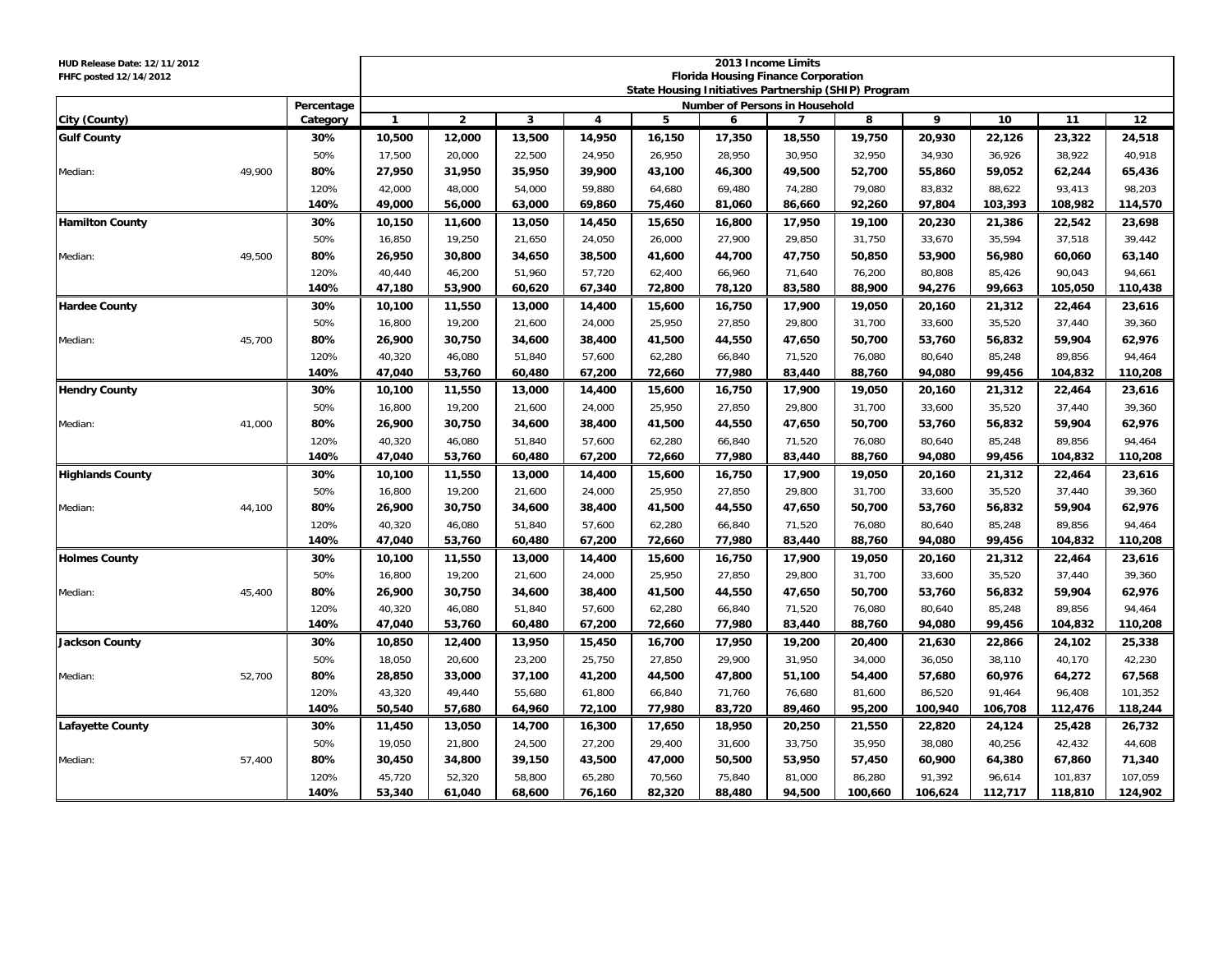| HUD Release Date: 12/11/2012 |        |              | 2013 Income Limits<br><b>Florida Housing Finance Corporation</b> |                |         |                         |         |                                |                |         |         |         |         |         |
|------------------------------|--------|--------------|------------------------------------------------------------------|----------------|---------|-------------------------|---------|--------------------------------|----------------|---------|---------|---------|---------|---------|
| FHFC posted 12/14/2012       |        |              | State Housing Initiatives Partnership (SHIP) Program             |                |         |                         |         |                                |                |         |         |         |         |         |
|                              |        | Percentage   |                                                                  |                |         |                         |         | Number of Persons in Household |                |         |         |         |         |         |
| City (County)                |        | Category     | $\mathbf{1}$                                                     | $\overline{2}$ | 3       | $\overline{\mathbf{4}}$ | 5       | 6                              | $\overline{7}$ | 8       | 9       | 10      | 11      | 12      |
| <b>Levy County</b>           |        | 30%          | 10,100                                                           | 11,550         | 13,000  | 14,400                  | 15,600  | 16,750                         | 17,900         | 19,050  | 20,160  | 21,312  | 22,464  | 23,616  |
|                              |        | 50%          | 16,800                                                           | 19,200         | 21,600  | 24,000                  | 25,950  | 27,850                         | 29,800         | 31,700  | 33,600  | 35,520  | 37,440  | 39,360  |
| Median:                      | 46,000 | 80%          | 26,900                                                           | 30,750         | 34,600  | 38,400                  | 41,500  | 44,550                         | 47,650         | 50,700  | 53,760  | 56,832  | 59,904  | 62,976  |
|                              |        | 120%         | 40,320                                                           | 46,080         | 51,840  | 57,600                  | 62,280  | 66,840                         | 71,520         | 76,080  | 80,640  | 85,248  | 89,856  | 94,464  |
|                              |        | 140%         | 47,040                                                           | 53,760         | 60,480  | 67,200                  | 72,660  | 77,980                         | 83,440         | 88,760  | 94,080  | 99,456  | 104,832 | 110,208 |
| <b>Liberty County</b>        |        | 30%          | 10,900                                                           | 12,450         | 14,000  | 15,550                  | 16,800  | 18,050                         | 19,300         | 20,550  | 21,770  | 23,014  | 24,258  | 25,502  |
|                              |        | 50%          | 18,150                                                           | 20.750         | 23,350  | 25.900                  | 28,000  | 30.050                         | 32.150         | 34,200  | 36,260  | 38,332  | 40,404  | 42,476  |
| Median:                      | 51,800 | 80%          | 29,050                                                           | 33,200         | 37,350  | 41,450                  | 44,800  | 48,100                         | 51,400         | 54,750  | 58,030  | 61,346  | 64,662  | 67,978  |
|                              |        | 120%         | 43,560                                                           | 49,800         | 56,040  | 62,160                  | 67,200  | 72,120                         | 77,160         | 82,080  | 87,024  | 91,997  | 96,970  | 101,942 |
|                              |        | 140%         | 50,820                                                           | 58,100         | 65,380  | 72,520                  | 78,400  | 84,140                         | 90,020         | 95,760  | 101,528 | 107,330 | 113,131 | 118,933 |
| <b>Madison County</b>        |        | 30%          | 10,150                                                           | 11,600         | 13,050  | 14,450                  | 15,650  | 16,800                         | 17,950         | 19,100  | 20,230  | 21,386  | 22,542  | 23,698  |
|                              |        | 50%          | 16,850                                                           | 19,250         | 21,650  | 24,050                  | 26,000  | 27,900                         | 29,850         | 31,750  | 33,670  | 35,594  | 37,518  | 39,442  |
| Median:                      | 49.700 | 80%          | 26,950                                                           | 30,800         | 34,650  | 38,500                  | 41,600  | 44,700                         | 47,750         | 50,850  | 53,900  | 56,980  | 60,060  | 63,140  |
|                              |        | 120%         | 40,440                                                           | 46,200         | 51.960  | 57,720                  | 62,400  | 66,960                         | 71,640         | 76,200  | 80,808  | 85,426  | 90,043  | 94,661  |
|                              |        | 140%         | 47,180                                                           | 53,900         | 60,620  | 67,340                  | 72,800  | 78,120                         | 83,580         | 88,900  | 94,276  | 99,663  | 105,050 | 110,438 |
| <b>Monroe County</b>         |        | 30%          | 18,200                                                           | 20,800         | 23,400  | 26,000                  | 28,100  | 30,200                         | 32,250         | 34,350  | 36,400  | 38,480  | 40,560  | 42,640  |
|                              |        | 50%          | 30,350                                                           | 34,700         | 39,050  | 43,350                  | 46,850  | 50,300                         | 53,800         | 57,250  | 60,690  | 64,158  | 67,626  | 71,094  |
| Median:                      | 63,300 | 80%          | 48,550                                                           | 55,500         | 62,450  | 69,350                  | 74,900  | 80,450                         | 86,000         | 91,550  | 97,090  | 102,638 | 108,186 | 113,734 |
|                              |        | 120%         | 72,840                                                           | 83,280         | 93,720  | 104,040                 | 112,440 | 120,720                        | 129,120        | 137,400 | 145,656 | 153,979 | 162,302 | 170,626 |
|                              |        | 140%         | 84,980                                                           | 97,160         | 109,340 | 121,380                 | 131,180 | 140,840                        | 150,640        | 160,300 | 169,932 | 179,642 | 189,353 | 199,063 |
| <b>Okeechobee County</b>     |        | 30%          | 10,500                                                           | 12,000         | 13,500  | 14,950                  | 16,150  | 17,350                         | 18,550         | 19,750  | 20,930  | 22,126  | 23,322  | 24,518  |
|                              |        | 50%          | 17,450                                                           | 19,950         | 22,450  | 24,900                  | 26,900  | 28,900                         | 30,900         | 32,900  | 34,860  | 36,852  | 38,844  | 40,836  |
| Median:                      | 45,900 | 80%          | 27,900                                                           | 31,900         | 35,900  | 39,850                  | 43,050  | 46,250                         | 49,450         | 52,650  | 55,790  | 58,978  | 62,166  | 65,354  |
|                              |        | 120%         | 41,880                                                           | 47,880         | 53,880  | 59,760                  | 64,560  | 69,360                         | 74,160         | 78,960  | 83,664  | 88,445  | 93,226  | 98,006  |
|                              |        | 140%         | 48,860                                                           | 55,860         | 62,860  | 69,720                  | 75,320  | 80,920                         | 86,520         | 92,120  | 97.608  | 103,186 | 108,763 | 114,341 |
| <b>Putnam County</b>         |        | 30%          | 10,100                                                           | 11,550         | 13,000  | 14,400                  | 15,600  | 16,750                         | 17,900         | 19,050  | 20,160  | 21,312  | 22,464  | 23,616  |
|                              |        | 50%          | 16,800                                                           | 19,200         | 21,600  | 24,000                  | 25,950  | 27,850                         | 29,800         | 31,700  | 33,600  | 35,520  | 37,440  | 39,360  |
| Median:                      | 40,400 | 80%          | 26,900                                                           | 30,750         | 34,600  | 38,400                  | 41,500  | 44,550                         | 47,650         | 50,700  | 53,760  | 56,832  | 59,904  | 62,976  |
|                              |        | 120%         | 40,320                                                           | 46,080         | 51,840  | 57,600                  | 62,280  | 66,840                         | 71,520         | 76,080  | 80,640  | 85,248  | 89,856  | 94,464  |
|                              |        | 140%         | 47,040                                                           | 53,760         | 60,480  | 67,200                  | 72,660  | 77,980                         | 83,440         | 88,760  | 94,080  | 99,456  | 104,832 | 110,208 |
| <b>Sumter County</b>         |        | 30%          | 11,150                                                           | 12,750         | 14,350  | 15,900                  | 17,200  | 18,450                         | 19,750         | 21,000  | 22,260  | 23,532  | 24,804  | 26,076  |
|                              |        | 50%          | 18,550                                                           | 21,200         | 23,850  | 26,500                  | 28,650  | 30,750                         | 32,900         | 35,000  | 37,100  | 39,220  | 41,340  | 43,460  |
| Median:                      | 55,100 | 80%          | 29,700                                                           | 33,950         | 38,200  | 42,400                  | 45,800  | 49,200                         | 52,600         | 56,000  | 59,360  | 62,752  | 66,144  | 69,536  |
|                              |        | 120%         | 44,520                                                           | 50.880         | 57,240  | 63,600                  | 68,760  | 73.800                         | 78.960         | 84,000  | 89.040  | 94.128  | 99.216  | 104,304 |
|                              |        | 140%         | 51,940                                                           | 59,360         | 66,780  | 74,200                  | 80,220  | 86,100                         | 92,120         | 98,000  | 103,880 | 109,816 | 115,752 | 121,688 |
| <b>Suwannee County</b>       |        | 30%          | 10,100                                                           | 11,550         | 13,000  | 14,400                  | 15,600  | 16,750                         | 17,900         | 19,050  | 20,160  | 21,312  | 22,464  | 23,616  |
|                              |        | 50%          | 16,800                                                           | 19,200         | 21,600  | 24,000                  | 25,950  | 27,850                         | 29,800         | 31,700  | 33,600  | 35,520  | 37,440  | 39,360  |
| Median:                      | 47,800 | 80%          | 26,900                                                           | 30,750         | 34,600  | 38,400                  | 41,500  | 44,550                         | 47,650         | 50,700  | 53,760  | 56,832  | 59,904  | 62,976  |
|                              |        | 120%<br>140% | 40,320                                                           | 46,080         | 51.840  | 57,600                  | 62,280  | 66,840                         | 71,520         | 76,080  | 80,640  | 85,248  | 89.856  | 94,464  |
|                              |        |              | 47,040                                                           | 53,760         | 60,480  | 67,200                  | 72,660  | 77,980                         | 83,440         | 88,760  | 94,080  | 99,456  | 104,832 | 110,208 |